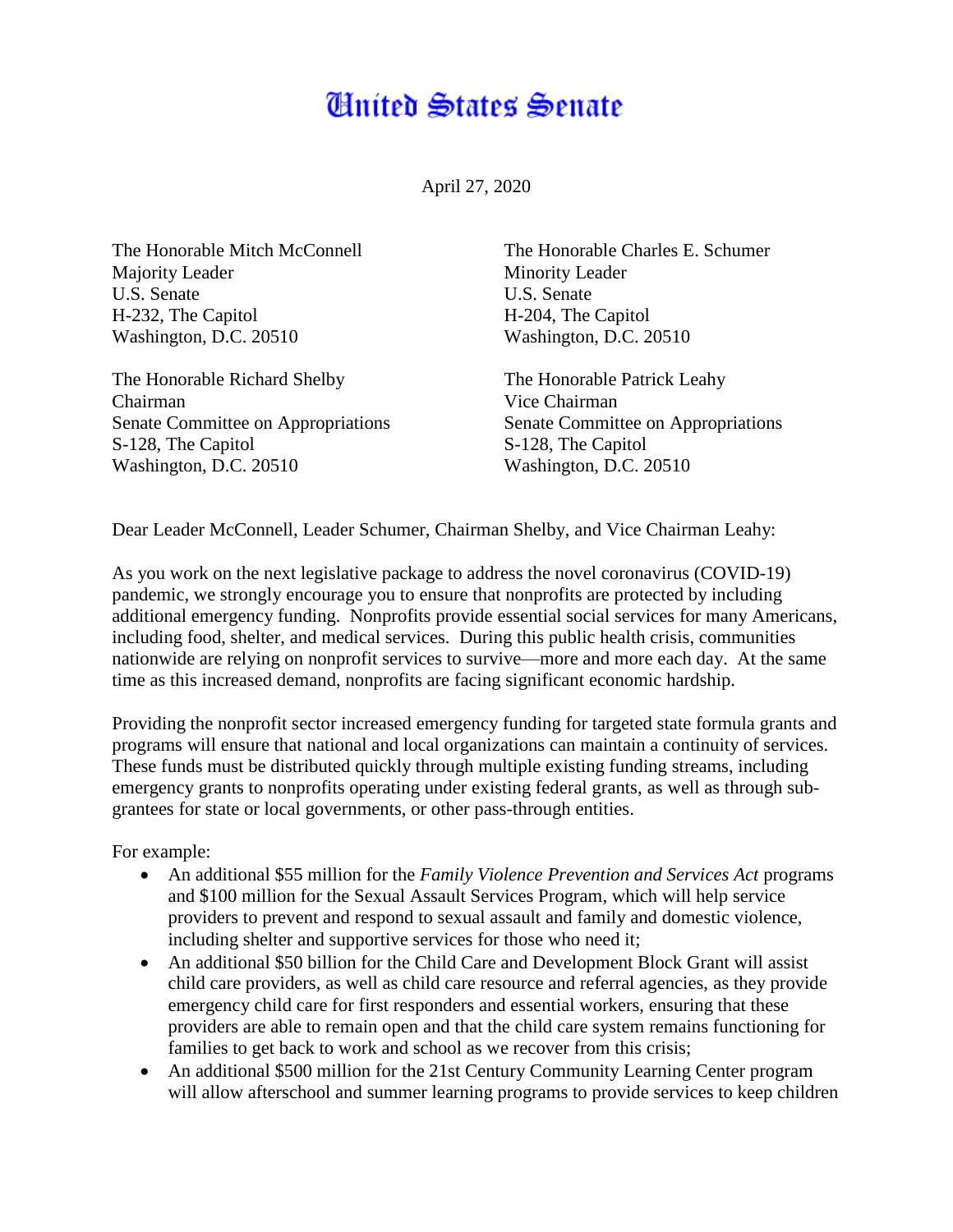on track academically through this school year and the summer, and even into the next school year;

- Additional funding for the Title V Maternal and Child Health Block Grant and the Maternal, Infant, and Early Childhood Home Visiting Program as well as other public health programs;
- Additional funding for the *Older Americans Act* and Administration for Community Living programs that provide in-home assistance, legal services, language assistance, nutrition services, and other vital services and supports older adults and people with disabilities need to stay healthy at home and to prevent negative impacts of prolonged social isolation:
- An additional \$100 million to expand the Department of Labor's Employment and Training Administration programs for national out-of-school time organizations to help support essential-skills development, career exposure, employability & certification and work-based learning; and
- An additional \$4.1 billion for the Social Services Block Grant, with a 5 percent set-aside for tribes, to support critical social services for vulnerable populations, including those at risk of family violence and abuse, children and youth in foster care, older adults struggling with hunger, and other supports.

These are a few of the existing funding streams that the next coronavirus package should support with an increase in appropriations to meet an immediate need. The *Coronavirus Aid, Relief, and Economic Security Act* was a positive first step to aid the nonprofit sector. The nonprofit community will continue to play an essential role in coronavirus response, and we need them to scale up and meet an increase in demand. A rapid infusion of funds to nonprofit organizations that are partnering with state and local governments will help frontline responders and vulnerable families.

As we draft legislation both to mitigate and recover from this pandemic, we must give nonprofits the support they need to lead their communities out of this crisis. Thank you for your consideration of this request.

Sincerely,

Brian Schatz United States Senator Edward J. Markey United States Senator

Robert P. Casey, Jr. United States Senator

Michael F. Bennet United States Senator Dianne Feinstein United States Senator

Chris Van Hollen United States Senator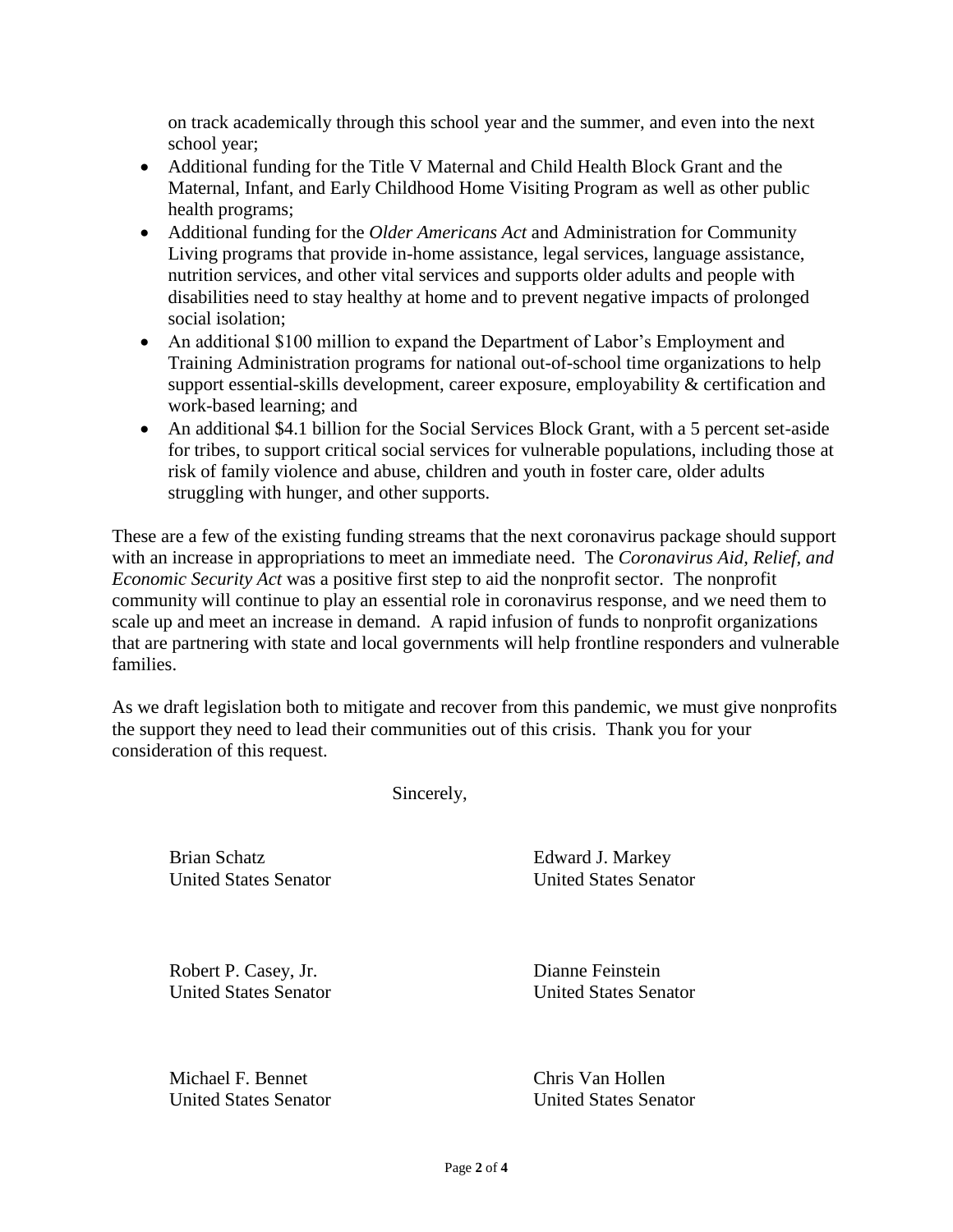Elizabeth Warren United States Senator

Gary C. Peters United States Senator

Sherrod Brown United States Senator Kamala D. Harris United States Senator

Tammy Duckworth United States Senator

Cory A. Booker United States Senator

Martin Heinrich United States Senator Jeffrey A. Merkley United States Senator

Richard Blumenthal United States Senator

Jack Reed United States Senator

Christopher A. Coons United States Senator

Tina Smith United States Senator

Amy Klobuchar United States Senator Bernard Sanders United States Senator

Tammy Baldwin United States Senator

Sheldon Whitehouse United States Senator

Catherine Cortez Masto United States Senator

Jeanne Shaheen United States Senator